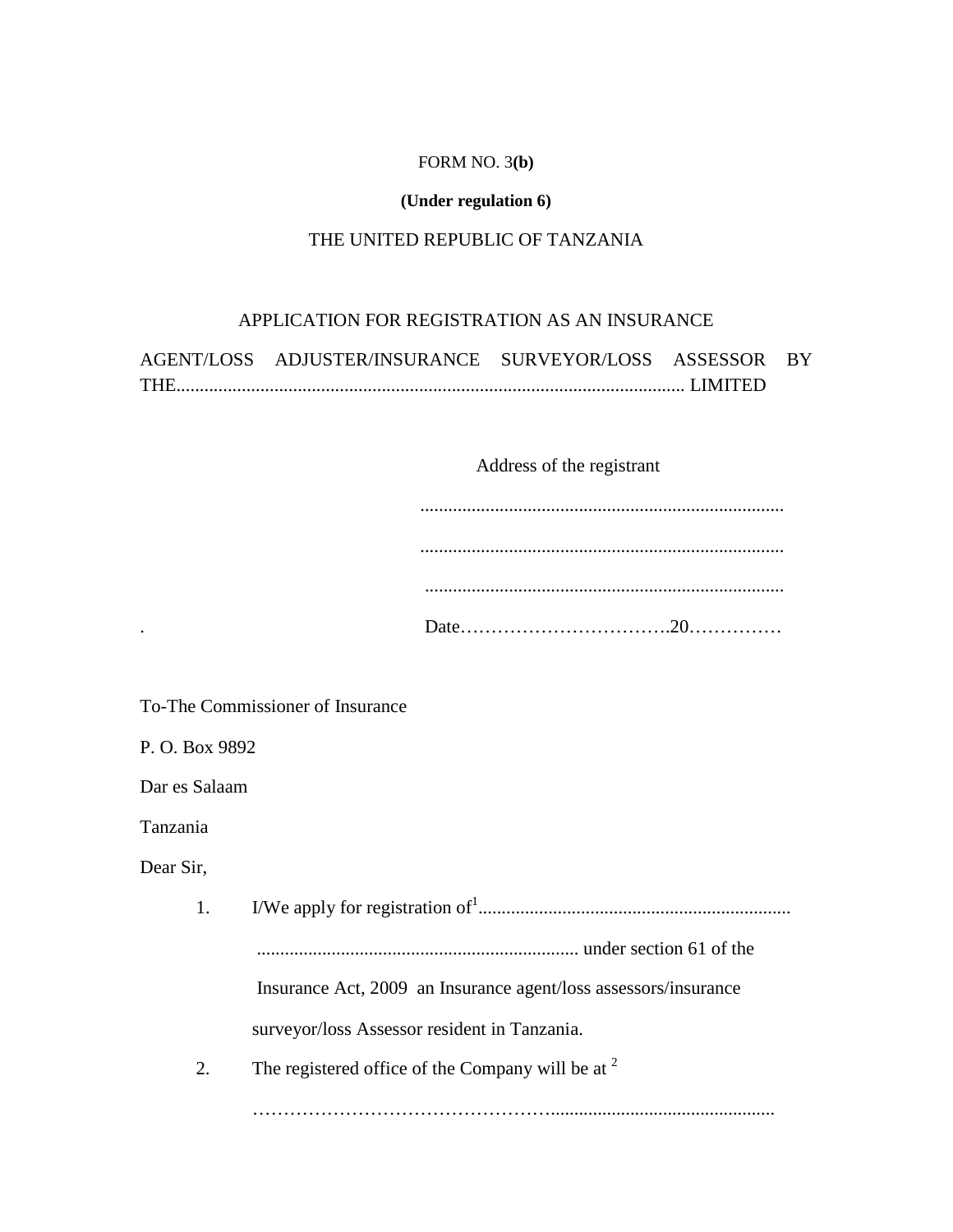|   | 3.                 |                                                                                                                                                      |
|---|--------------------|------------------------------------------------------------------------------------------------------------------------------------------------------|
|   | 3.                 | The person managing the business of the Company will be $4$                                                                                          |
|   |                    |                                                                                                                                                      |
|   | 5.                 |                                                                                                                                                      |
|   |                    |                                                                                                                                                      |
|   | 6.                 | The agent/loss assessors/insurance surveyor/loss Assessor is a sole<br>proprietorship/partnership/limited liability company (registered in Tanzania) |
|   | 7.                 | Shillings. $7$                                                                                                                                       |
|   | 8.                 | The deposits held by a Trustee Bank under the direction of the                                                                                       |
| 9 | 9.                 |                                                                                                                                                      |
|   |                    | The following information and documentation is attached to this application.                                                                         |
|   | the Commissioner.) | (Note: Failure to provide all the information will result in the return of the application by                                                        |

Statements showing–

- (a) Insurer/insurers whom the agent will work on behalf
- (b) A statement of any links with a Tanzania registered insurer or broker as controlled under section 18 of the Act.
- (c) Statements from each controller, director, partner shareholders with a more than 10% shareholding and manager declaring whether or not they have been: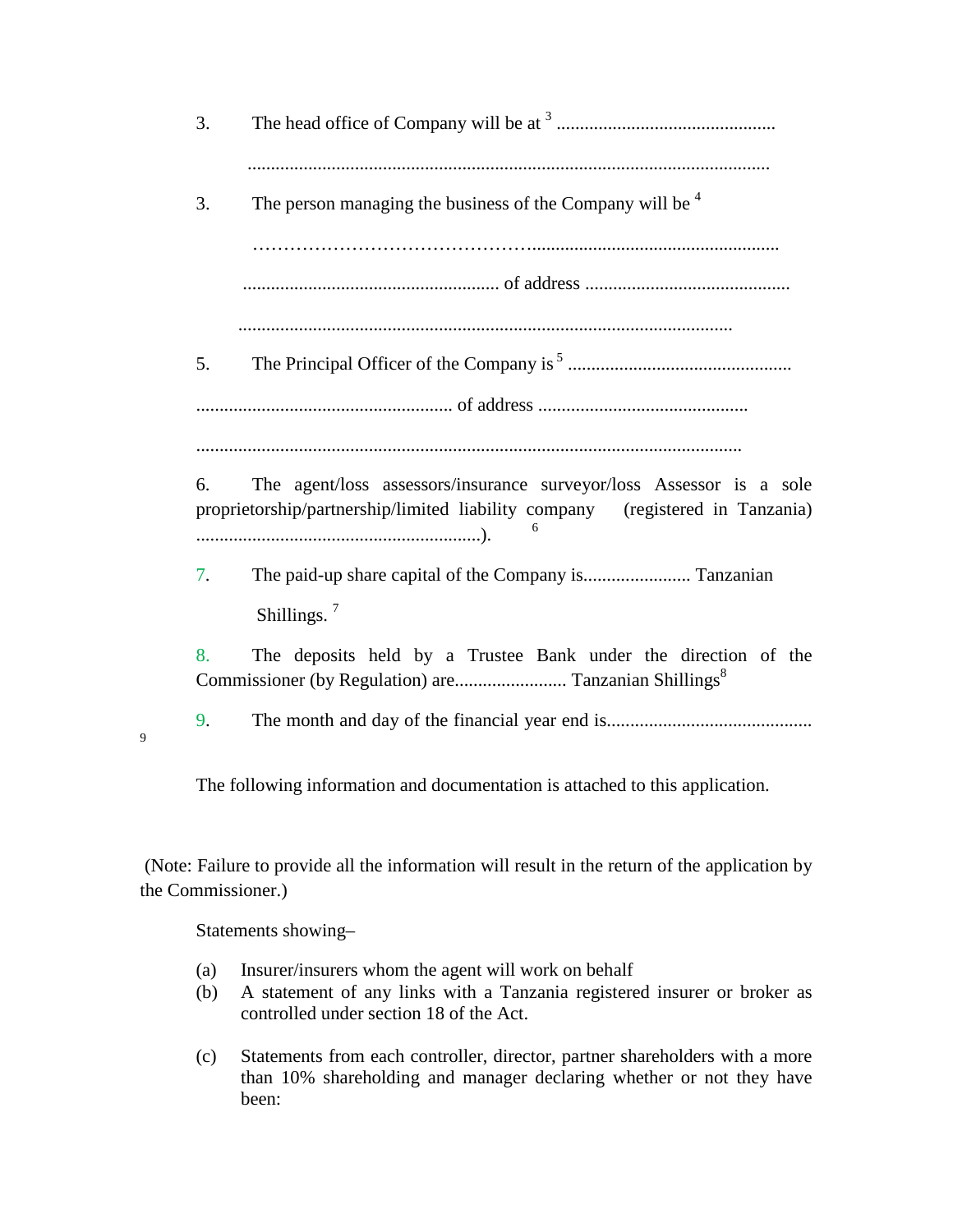- (i) adjudged insolvent or bankrupt in any county; or
- (ii) made an assignment to or an arrangement or compensation with creditors which has been rescinded or set aside; or
- (iii) been convicted by a Court in any country of an offence involving dishonesty.
- (d) The business and insurance experience, professional qualifications and age of each working controller, manager, director and partner.

Copies of the following documents to be attached to this application:

(1) The articles of incorporation (or partnership agreements)/extract

from register.

- (2) Agency agreement.<sup>10</sup>
- (3) Registration of Business name.
- (4) Professional Indemnity (errors and omissions)

I/We enclose a cheque made payable to the Tanzania Government for Tanzanian Shillings five hundred thousands  $(500,000/)=$  for Agents dealing with a single Principal or Tanzanian Shillings One Million (1,000,000) for Assessors/Surveyors/Loss Adjusters / Agents dealing with more than one Principal AND Tanzanian Shillings 50,000/- /100,000/-(being the registration fee (**Applicable only for first/new registration**) and annual fee respectively. In the event of this application to register as an insurance agent/loss assessors/insurance surveyor/loss Assessor being unsuccessful we understand that this fee shall not be refunded. $11$ 

Yours faithfully,

(Authorised Signature) <sup>12</sup> .....................................................................................

........

### **Specific Notes**

1. The full registered name of the company is to be given (or the name under which a sole proprietorship or partnership will operate.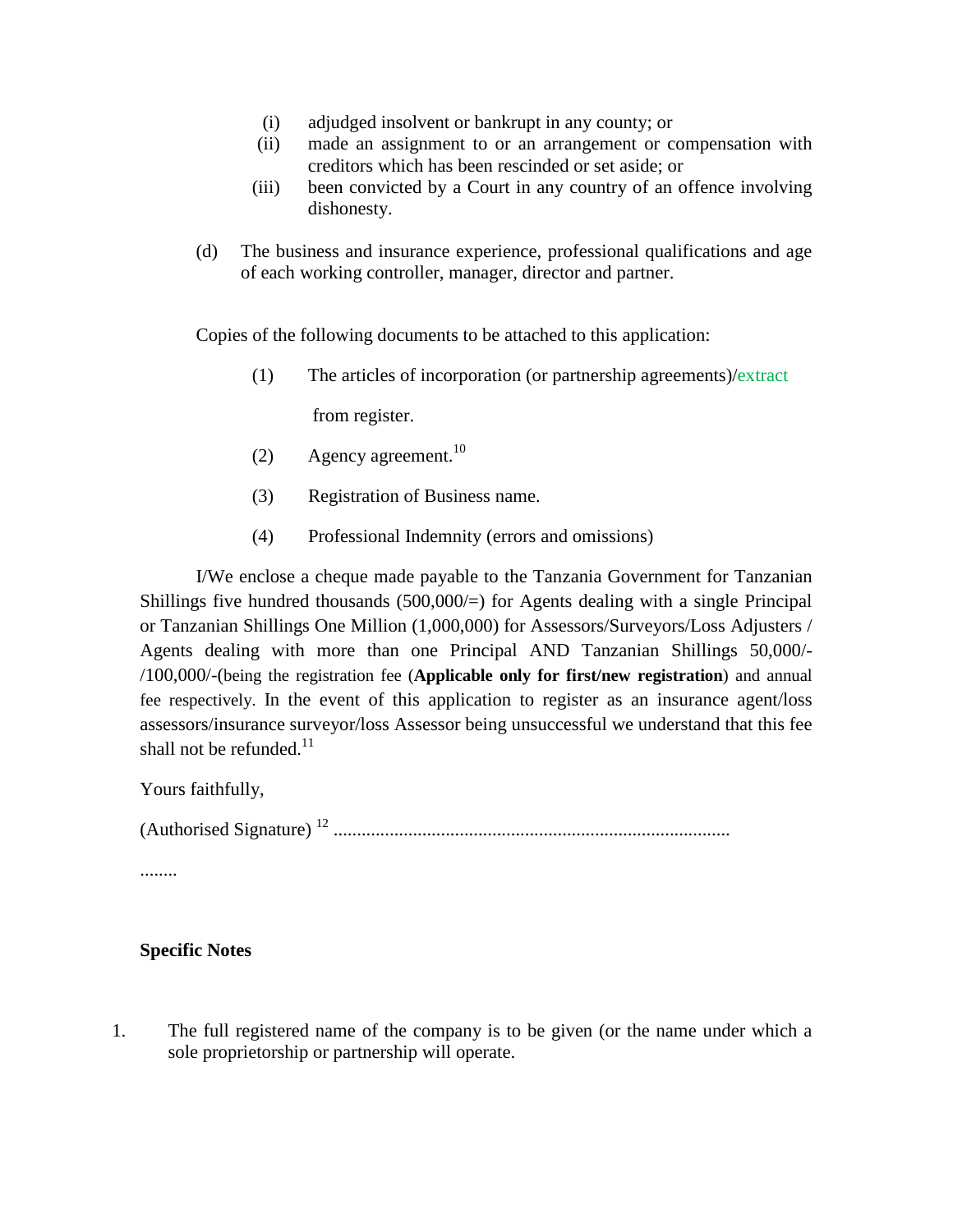- 2. This must be both the physical address of the registered office of a company registered in terms of the Companies Act, or any other law in the United Republic.
- 3. This must both the physical and postal address in Tanzania.
- 4. This can be manager, controller, chief executive or principal officer with the executive power to control the policy or day to day activities of the Company.
- 5. The Principal Officer is defined under the Act as "the person for the time being responsible for the daily management of the principal officer in Tanzania, of the insurer or broker."
- 6. Delete whichever is not applicable.
- 7. This must be such that the physical and postal locations of the bank(s) are clearly shown.
- 8. Where no direction has been given by the Commissioner insert "No direction received" to this question.
- 9. Where the current financial period in question is in respect of a period lesser or greater than one year the dates of the period should be stated.
- 10. An agent should be in possession of an agency agreement detailing the full terms and conditions of agency. Where there is no written agreement the applicant should provide a statement detailing his understanding of the terms under which business is carried out between the parties.
- 11. The payment of the registration fee is in respect of the application to register as an agent/loss assessors/insurance surveyor/loss Assessor. In the event that such application is rejected (other than because of insufficient information or documentation of registration the fee so paid will also include the first year's annual registration fee.
- 12. The application should be signed by the Principal Officer, but may be signed by a Director of the company.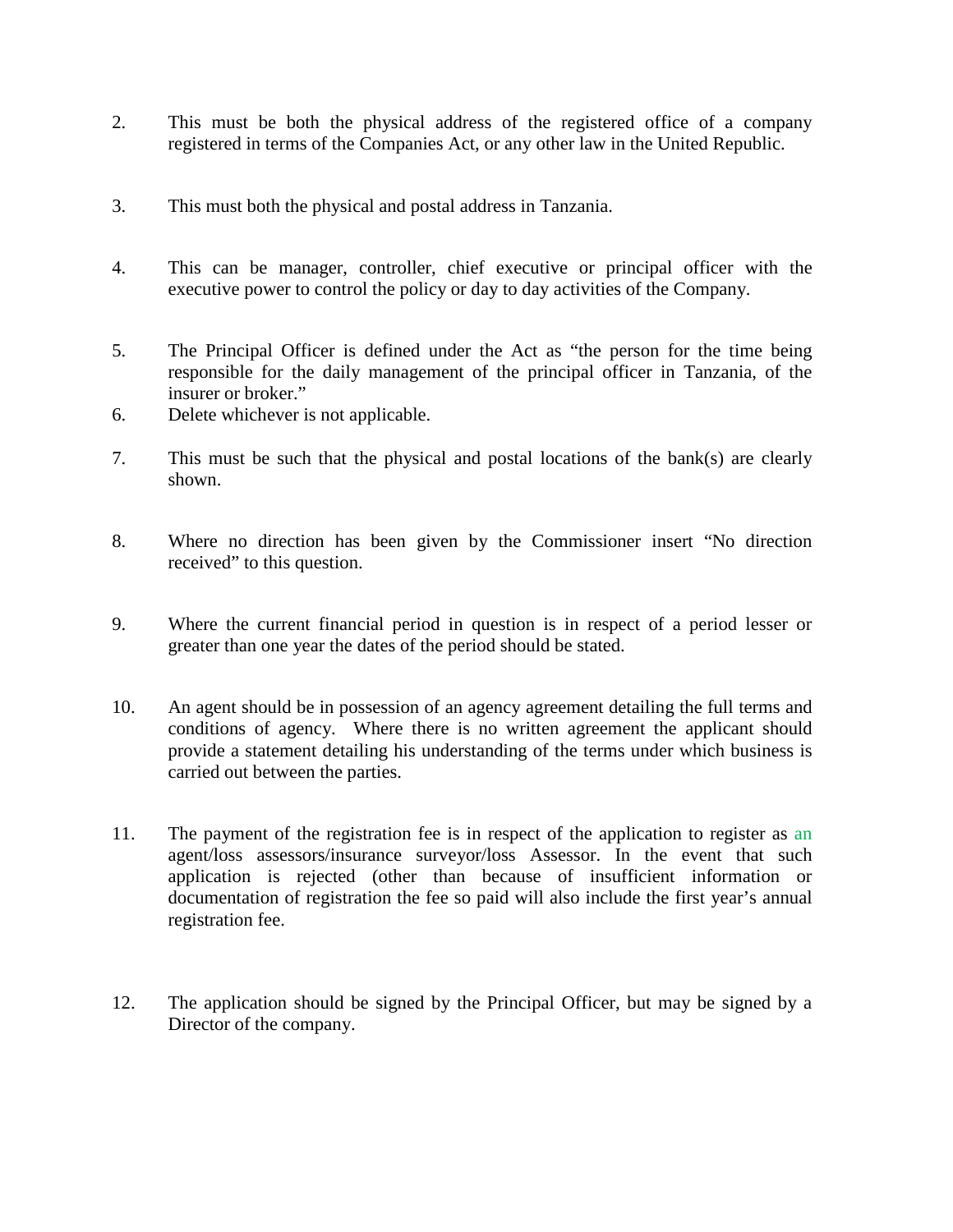# **A. OTHER PARTICULARS OF APPLICANT:**

**1.** The Licence is applied for the period from……………………20….. To ………………………20………… **2. Contacts Telegraphic Address: Fax No.:** ………………….. **Tel. No.** ………………….. **Mob.** No: ........................................................................... **e-**mail No................................................................................ **2. Location of Offices: Principal Office:** (Give address) ………………………………………………… ………………………………………………… ………………………………………………… ………………………………………………… **3. NUMBER OF PREVIOUS LICENCE: ……………………… DATE OF EXIPIRY: ………………………………. APPLICATION FEE PAID: ………………………………. (indicate date of Receipt number) ANNUAL FEE PAID: ………………………………**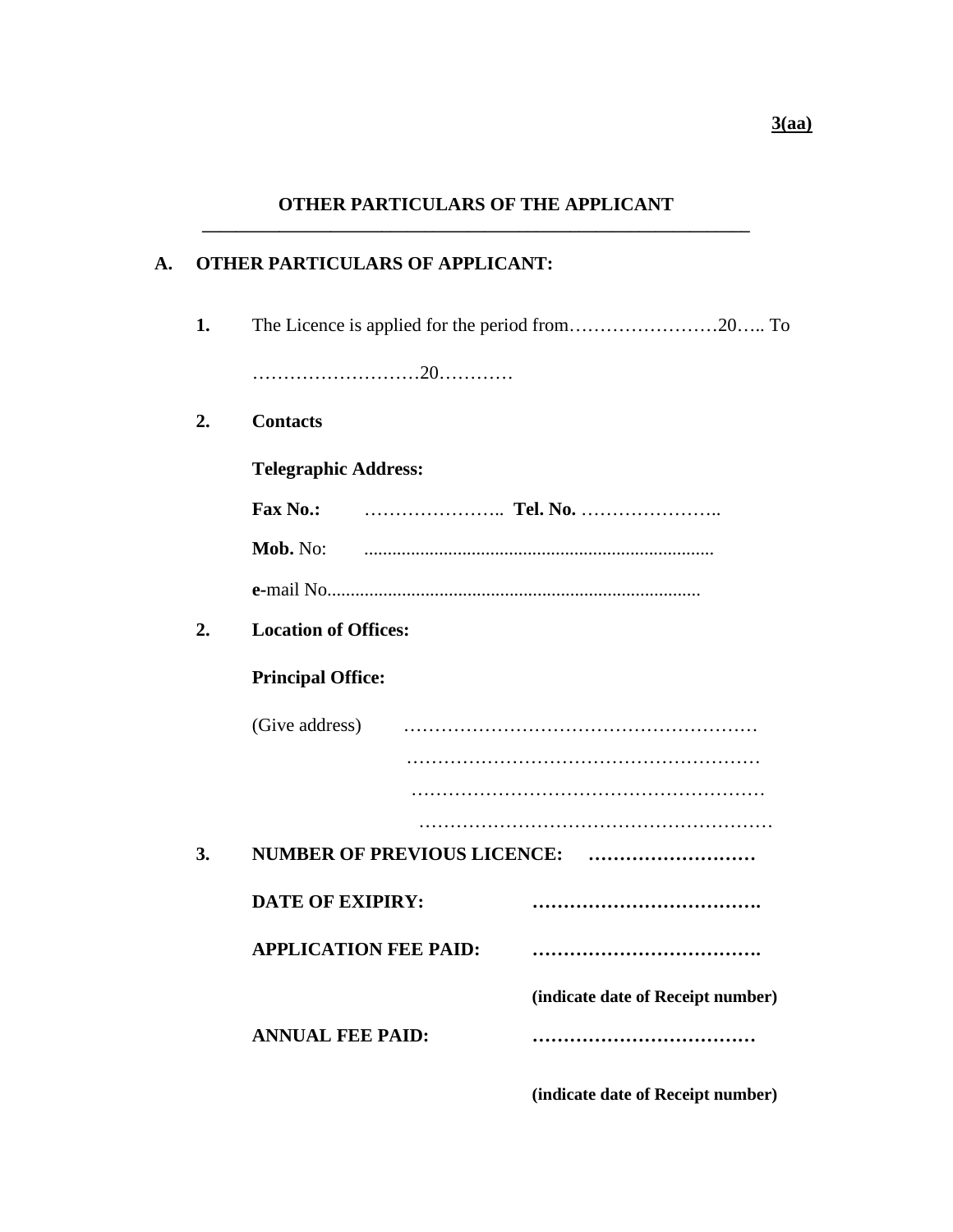### **B. PARTICULARS OF:**

| (i) | Members of Board of Directors (Appendix A) |  |
|-----|--------------------------------------------|--|
|-----|--------------------------------------------|--|

- **(ii)** Principal Officer and other Management Staff (Appendix B)
- (iii) Principal Company (ies) together with their addresses.

## **C. PROFESSIONAL INDEMNITY INSURANCE:**

Insurer:……………………………………………………………….

Policy No.:……………………………………………………………

Period of Insurance: From: ……………….To: ……………………

Limit of Indemnity: **……………………………………………………….**

(Please enclose a true copy of the Policy)

## **D. PARTICULARS OF BANKERS:**

| (i) Name | Address | <b>Since when</b> |
|----------|---------|-------------------|
|          |         |                   |
|          |         |                   |
|          |         | $\cdots$          |

(Please attach a true copy of the Fixed Deposit Receipt for Minimum Paid-up Share Capital Shs. 10m/=) or confirmation letter from your Bankers where you have deposited the Paid up Share Capital.

# **E. PARTICULARS OF DIRECTORS:**

**(i)** Is the applicant or a director or an employee of the applicant a director or employee or shareholder of an Insurer or Broker or agent or any other member of the Insurance Industry?

If so, give details specifying the Name of the Member, nature and extent of Shareholding/Interest.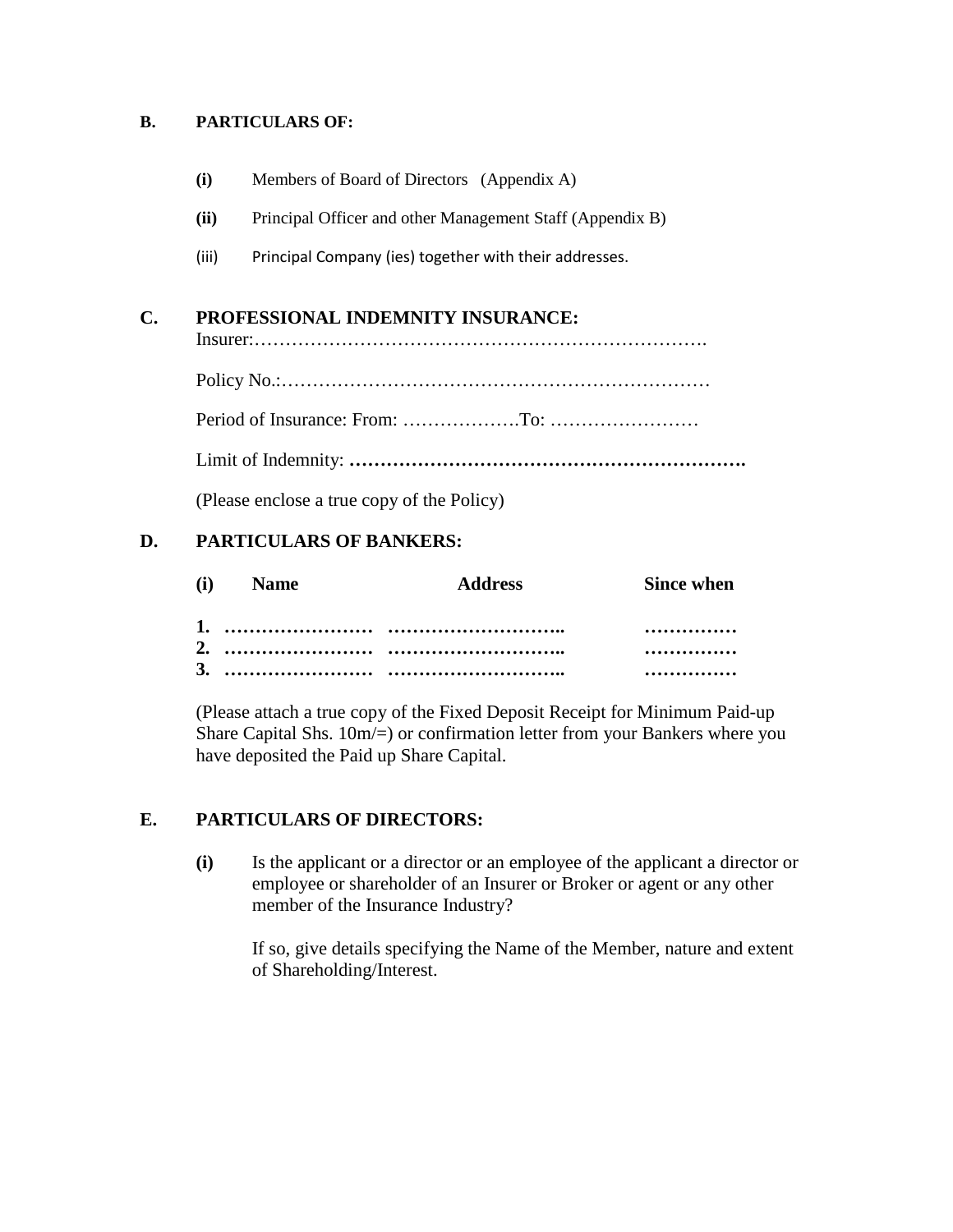#### **PARTICULARS OF BOARD OF DIRECTORS APPENDIX 'A'**

| S/N            | <b>FULL NAME</b> | <b>CITIZENSHIP</b> | RESIDENTIAL ADDRESS | <b>OCCUPATION</b> | DATE OF     | NO. OF                   | <b>COURT CONVICTION</b> |     | INTEREST IN ANY MEMBER OF |                           |      |            |
|----------------|------------------|--------------------|---------------------|-------------------|-------------|--------------------------|-------------------------|-----|---------------------------|---------------------------|------|------------|
|                |                  |                    |                     |                   | APPOINTMENT | <b>SHAES HELD</b>        |                         |     |                           |                           |      |            |
|                |                  |                    |                     |                   |             | (SEE NOTE 1 BELOW)       | (SEE NOTE 2 BELOW)      |     |                           | <b>INSURANCE INDUSTRY</b> |      |            |
|                |                  |                    |                     |                   |             |                          | (a)                     | (b) | (c)                       | Nature of                 | Name | Details of |
|                |                  |                    |                     |                   |             |                          |                         |     |                           | <b>Business</b>           |      | Interest   |
| $\overline{1}$ |                  |                    |                     |                   |             |                          |                         |     |                           |                           |      |            |
| $\overline{2}$ |                  |                    |                     |                   |             |                          |                         |     |                           |                           |      |            |
| 3              |                  |                    |                     |                   |             |                          |                         |     |                           |                           |      |            |
| 4              |                  |                    |                     |                   |             |                          |                         |     |                           |                           |      |            |
| 5              |                  |                    |                     |                   |             |                          |                         |     |                           |                           |      |            |
| 6              |                  |                    |                     |                   |             |                          |                         |     |                           |                           |      |            |
| $\overline{7}$ |                  |                    |                     |                   |             |                          |                         |     |                           |                           |      |            |
| 8              |                  |                    |                     |                   |             |                          |                         |     |                           |                           |      |            |
| 9              |                  |                    |                     |                   |             |                          |                         |     |                           |                           |      |            |
| 10             |                  |                    |                     |                   |             |                          |                         |     |                           |                           |      |            |
|                |                  |                    |                     |                   |             | <b>PRINCIPAL OFFICER</b> |                         |     |                           |                           |      |            |

**DATE: …………………………………… (NAME & SIGNATURE) ……………………………………………………………………………….**

Note: 1. If the Shareholding consists of two or more types of shares, details should be given separately of the type, number and total paid-up values of each type of shares. If additional shares are held in the names of any relatives (who are not directors themselves) of the Director, particulars of the same should be given separately.

2. Has there been in the past:-

(a) Any conviction of an offence involving fraud or dishonesty?

(b) Any adjudication of bankruptcy or Insolvency for any Director?

(c) Finding to be of Unsound mind by a Court of competent jurisdiction? Please state YES or NO and if the answer is YES, give full details separately.

3. If the space herein is insufficient, please use additional paper.